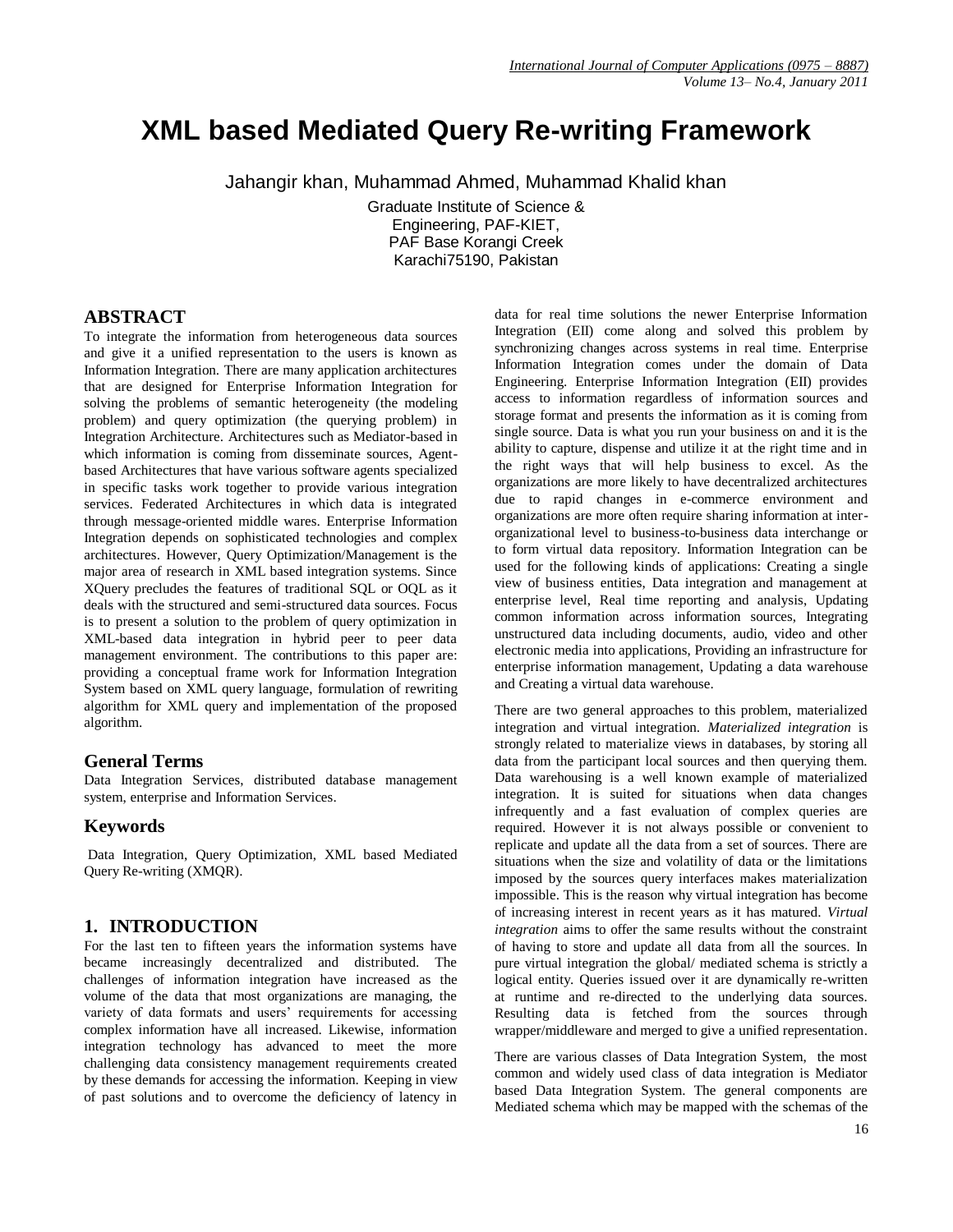local data sources. This schema correspondence is based on the Local-as-view (LAV) or Global-as-view (GAV) approaches. Both approaches have different benefits over each other such as GAV doesn't support integrity constraints and has exact views where as LAV keeps integrity constraints and mapping of relations among local schemas and global schema. Other components include *Query Processing* or *Query management* and *Result Integrator*. Components may be added or modified for specialized tasks such as keeping the knowledge base, virtual views, materialized views, access control mechanism etc. Other classes are Agent-based Data Integration System, Ontologydriven Data Integration System, Peer-to-Peer Data management and XML-based Data Integration Systems. The components of all classes of data integration systems are somewhat similar to each other. There are several problems related to data integration, but the main one are; the ability to present an global/ mediated schema for the user to query, or *the modeling problem*, ability to reformulate the query to combine information from the different sources according to their relationships with the global/ mediated schema, or *the querying problem*, and the ability of efficiently execute the query over the various local and remote data sources.

Xml based information integration does not support features like order insensitivity and fixed schema that results in formulation of inefficient global query plan in hybrid peer to peer data management environment, so Proposed "XML based Mediated Query Re-writing (XMQR)' is mechanism, which formulates efficient global query plan for the hybrid peer to peer data management environment. The paper proceeds as, section 1 describes the overview, section 2 describe issues, section 3 shows optimization includes algorithm and implementation and the last one concludes the paper.

### **2. OVERVIEW**

Today most of the organizations are having decentralized business systems and having considerable autonomy within their structures due to their increasing volume of data and dynamic information systems" architectures. Therefore they are facing many business and technology challenges in order to share their resources whether within the same organization or interorganizational level. The need of sharing information may be due to the mergers of organizations of same business to form an enterprise, business to business (B2B) data interchange for achieving competitive advantage, or dynamism of e-business environment. Due to this decentralized nature of the organizational resources, there is need of not only more flexible and adaptable but also cohesive and value creating role of information systems infrastructures and their management as designed in figure 1.



**Fig1: Data Integration Architecture**

Enterprise Information Integration gives benefits like transformation of data into useful knowledge, data analysis capabilities, and enterprise data management. There are many processes through which the data is processed to take the form of information such as aggregation, consolidation, cleansing, filtering, transformation, and validation. For successful implementation of information integration framework the organization must addresses following capabilities [24, 25].

**Access:** The frame work should have capability to provide access virtually to all kinds of data sources, including relational databases, flat file, mainframe legacy, XML web data and even packaged data from Enterprise Resource Planning (ERP).

**Integrate:** The framework should have the flexibility for deployment across all the architectures including client/server, Web/application server (XML, ADO/ASP, etc.) and distributed computing, supporting all major models of Microsoft COM, EJB, and CORBA. To integrate disparate data into information, the framework should have key data integration features including global business metadata catalog, ontology, or global schema.

**Manage:** Framework should be predictable for maintenance purpose. It should include for centralized management technologies including named services through LDAP or Microsoft Active Directory Services.

Secure: The framework must address security issues that an enterprise faces today or can expect to face in the future. The framework can enable centralized control of data access resource utilization and security. It should support multilevel authentication including database, application, and host and system level.

**Scalability:** The framework must support the performance and scalability for online systems, and should consider the new demands of e-business.

Now let us discuss some benefits of the information integration framework in terms of business and technology aspects.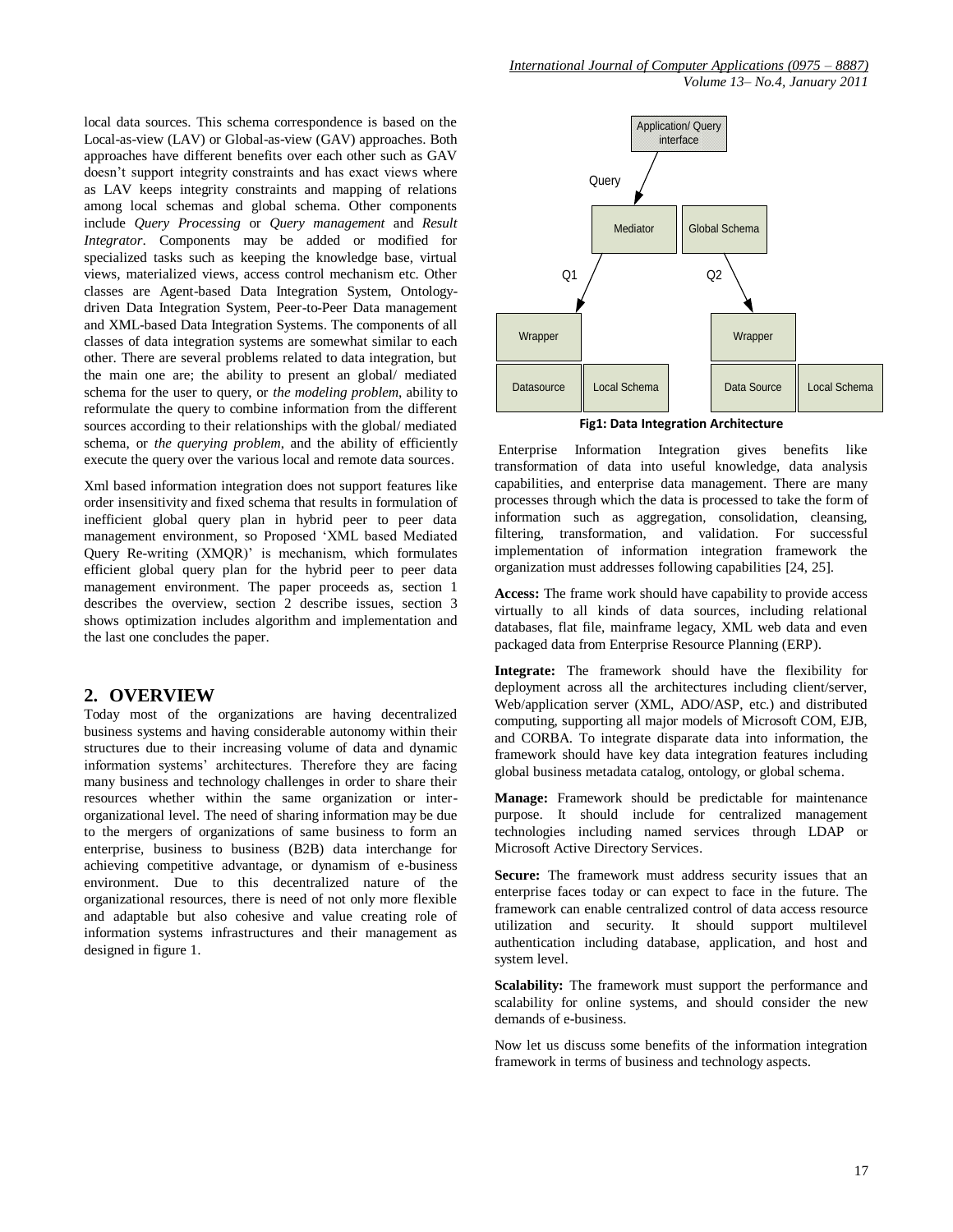The business benefits include:

- Ability to capitalize on new markets and revenue opportunities with flexible business architecture for rapid response to change markets.
- Accelerated transformation to e-business by integrating data, information and technology assets with the cost benefit of utilizing economical web infrastructure.
- Better customer service with better informed staff, partners and employees through improved efficiency of information retrieval and delivery and utilization.

And the technology benefits include:

- Flexible information integration architecture for today and future, spanning all major computing platforms, architectures and data stores.
- Interoperable through standards of past, present, and future including COM, CORBA, EJB as well as ODBC, JDBC, ADO/OLE DB and XML.
- Hide complexity of data and information for both enduse and development, while maintaining security and control.
- Alignment of Information Systems with the goals of the business.
- Support dynamic integration of new data sources.

## **3. ISSUES**

One of the key issues faced in the data integration projects is locating and understanding the data, which is to be integrated. Often one would find that the data needed for a particular integration application is not even captured in any source in the enterprise. In other cases, significant effort is needed in order to understand the semantic relationships between sources and convey those to the system. Tools addressing these issues are relatively in their infancy. They require both a framework for storing the meta-data across an enterprise, and tools that make it easy to bridge the semantic heterogeneity between sources and maintain it over time. Efficiently integrating new information sources from outside the enterprise is often critical to success in a world of global competition, interdependency, and rapid market change. For this purpose the commercial applications are beginning to require rapid access to multiple data sources, and ability to rapidly fuse data from disparate formats. The next generation integration technology must handle this scalability issue and must have fast transformation engines. To connect with data source the application requires an adapter or connecting component that enables application to interact with the data source. When suitable adaptor for data source is not available then one must create, this activity is very costly and causes delays in providing information form specific data source. This stated problem could be solved by design such a mechanism that automatically locate the newly added and having universal adaptor that will connect the application with the data source and through this data is retrieved. There is another critical issue of efficient query processing and optimization [17].

The Query Reformulation and Management phase has several contemporary issues that impede the progress in this technology domain and are still in research phase. The query optimization issue is common in all classes of Data Integration Systems.

Optimization is required for generating efficient query plans and fast execution of the sub-queries. Optimization issue addresses the problem of delays such as slow delivery, initial delays or bursty data. The solution of delays issue provides by different researchers as Query Scrambling which is the re-optimization or runtime optimization of the query plans. Query Scrambling has few limitations such as materialization, memory usage or resource overhead. Query plan may be defined as the sequence of data sources which are to be visited for retrieval of answers. The sub-issues in generating query plans is to find the cost effective query plan among the number of query plans generated during the phase of query process. There is another common issue for Query Execution Engine, which is to have knowledge of the data sources prior to execute query plans or sub-queries. This knowledge includes the description of source schema, access patterns to the data sources and relations among the local and global entities. The most intelligent data integration systems are based on agent and mobile agent based distributed computing. These integration systems possess strong features of intelligently searching the relevant information from the information sources and may perform transformation from information management to knowledge management. Agent based system contains agents that are specialized to perform different tasks such as negotiation process between ontology and local data sources, query execution or updating the knowledge base of the system. As it is relatively a new field so there is several issues in Mobile Query Environment such as integrity and confidentiality of the data which is being carried by the agents in the form of user queries or results, itinerary optimization of query mobile agents, Fault tolerance (system failures, agent crashes etc).

The primarily focus of this research is on the multiple XML queries optimization in XML-based data integration system based on hybrid peer-to-peer data management environment. Research on optimization of queries in XML Query language such as XQuery is in its infancy. This is due to the fact that XQuery precludes the features of traditional SQL/OQL. SQL is basically designed for highly tuned and well defined relational data and schema of these relational data is also fixed and well elaborated, whereas XQuery is designed for dealing with time varying schema and order sensitive data. XPath defines the path expressions for the nodes in XML data and XQuery is based on these path expressions. Therefore, generating the efficient query plans is a complex task in XQuery as we have to deal with order sensitivity and redefined the order semantics of path expressions. In addition to this, the nested structure of XQuery further aggravates the situation. In this dissertation the focus is on answering two questions 1) How an efficient processing of multiple queries in scalable integration environment is to be done; 2) What are the attributes for query management in the context of Information Integration based on hybrid Peer-to-Peer Data Model.

## **4. OPTIMIZATION**

Primarily focus of this research is to present a solution to the problem of query optimization in XML-based data integration in hybrid peer to peer data management environment. The foundation lies on the Peer-to-Peer (P2P) data management model. The contributions to this research are: (i) providing a conceptual frame work for Information Integration System based on XML query language (ii) formulation of rewriting algorithm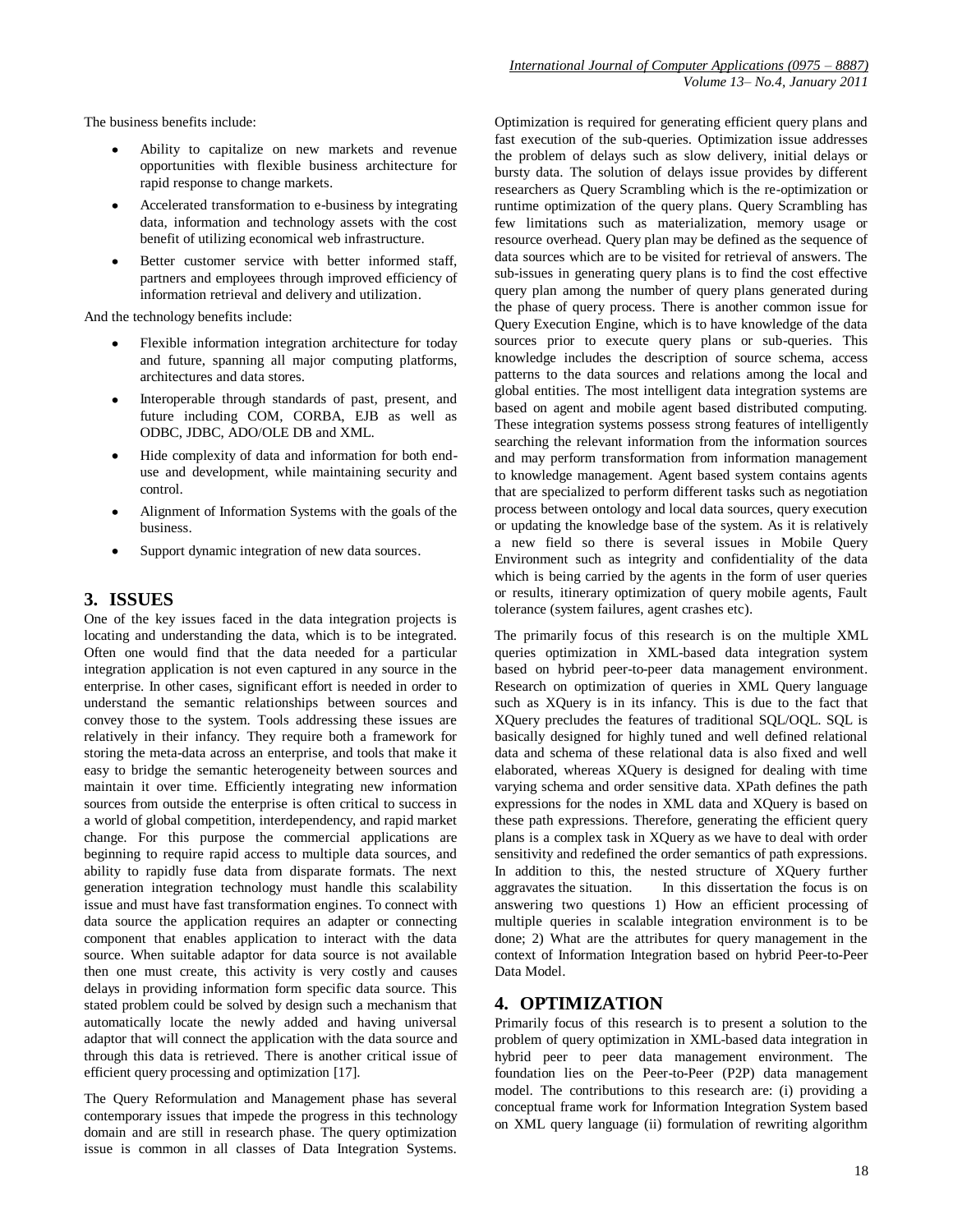for XML query (iii) implementation of the proposed algorithm [17, 22, 23, 27, 28].

#### **4.1 Query Management**

The basic user query scenario we have in mind concerns a user at a workstation, looking for information on a topic within the context of broader-scoped task. The user may then issue a request expressed in some fixed language to the network. The user interface translates the user request into a query expressed in formal language (user query language), and sends a probe out for looking the answers.

#### *4.1.1 An Overview of Peer-to-Peer Systems*

A Peer-to-Peer (P2P) system primarily relies on the network bandwidth and computing power of individual computers that participate in the network. Each computer in network refers to as peer. Each peer can act as a client as well as server to provide and share information in scalable distributed environment. Contrary to this, client/server environment network computers rely on few numbers of servers. Early design of the internet is based on P2P systems, which is used for file sharing and data exchange among few corporate participants. As the number of users increases and some security issues greatly influence to develop new internet/network protocols and have completely replaced the P2P models. But today most of vendors specialized themselves for providing P2P environment in specialized business domain. Napster, that made the P2P system idea popular, avoids some this complexity by employing a centralized database with references to the information files on the peers. Gnutella, another well-known P2P system, it has no central database, and is based on a communication-intensive search mechanism. Gnutella draws on research in distributed and cooperative information systems to provide decentralized and scalable data access structures. P-Grid is a virtual binary tree that distributes replication over community of peers and supports efficient search. In particular, search time and number of generated messages grow as with number of data items in the network. Peers in P-grid perform construction and search/update operations without any central control or global knowledge. P-Grid"s search structure exhibits the following properties: It is completely decentralized, all peers serve as entry points for search, Interactions are strictly local and it uses randomized algorithms for access and search.

At first glance, many of the challenges in designing P2P systems seem to fall clearly under banner of the distributed systems community. However, upon closer examination, the fundamental problem in most P2P systems is the placement and retrieval of data. Indeed, current P2P systems focus strictly on handling semantic-free, large-granularity requests for objects by identifier (typically a name), which both limits their utility and restricts the techniques that might be employed to distribute the data. These limitations arise because the P2P systems lack focus on the areas of semantics, data transformation, and data relationships. Yet, these are some of the core strengths of data management, where queries, views, and integrity constraints can be used to express relationships between existing objects [24, 25].

#### *4.1.2 Mediated Schema*

A mediated schema, when a data integration system employs a logical schema in order for several autonomous sources to interoperate. This kind of schema usually accompanied by the

definition of semantic and structural mappings between the mediated schema(s) and the schemas of the underlying data sources. This correspondence will determine how the queries to the system are answered. There are three basic approaches for specifying the mappings in a data integration system [37], which are generally incorporated, namely local-as-view (LAV), globalas-view (GAV), and GLAV, brief descriptions of these approaches is given in subsequent sections.

#### **Local-as-View (LAV)**

In the LAV approach, the mapping associates to each element of the source schema 's' a query ' $Q_g$ ' over 'G'. In other word, an information source is described as view expression over the mediated schema.  $s \rightarrow Q_{\alpha}$ 

From the modeling point of view, the LAV approach is based on the idea that the content of each source 's' should be characterized in terms of view ' $Q_g$ ' over the mediated schema. LAV approach favors the extensibility of the system; adding a new source simply means enriching the mapping the new assertion, without other changes.



**Fig 2: Local-as-view (LAV) approach**

#### *Global-as-View (GAV)*

In the GAV approach, the mapping associates to each element in mediated schema a query  $Q_s$  over 's'.

 $G \rightarrow Q_s$ 

From the modeling point of view, the GAV approach is based on the idea that the content of each element of the mediated schema should be characterized in terms of view  $Q_s$  over the sources. This approach is effective whenever the data integration system is based on a set of sources that is stable. The GAV approach favors the system in carrying out query processing, because it tells the system how to use the sources to retrieve data. However, extending the system with a new source may have an impact on the definition of various elements of the mediated schema, whose associated views need also to be redefined.



**Fig3: Global-as-View (GAV) approach**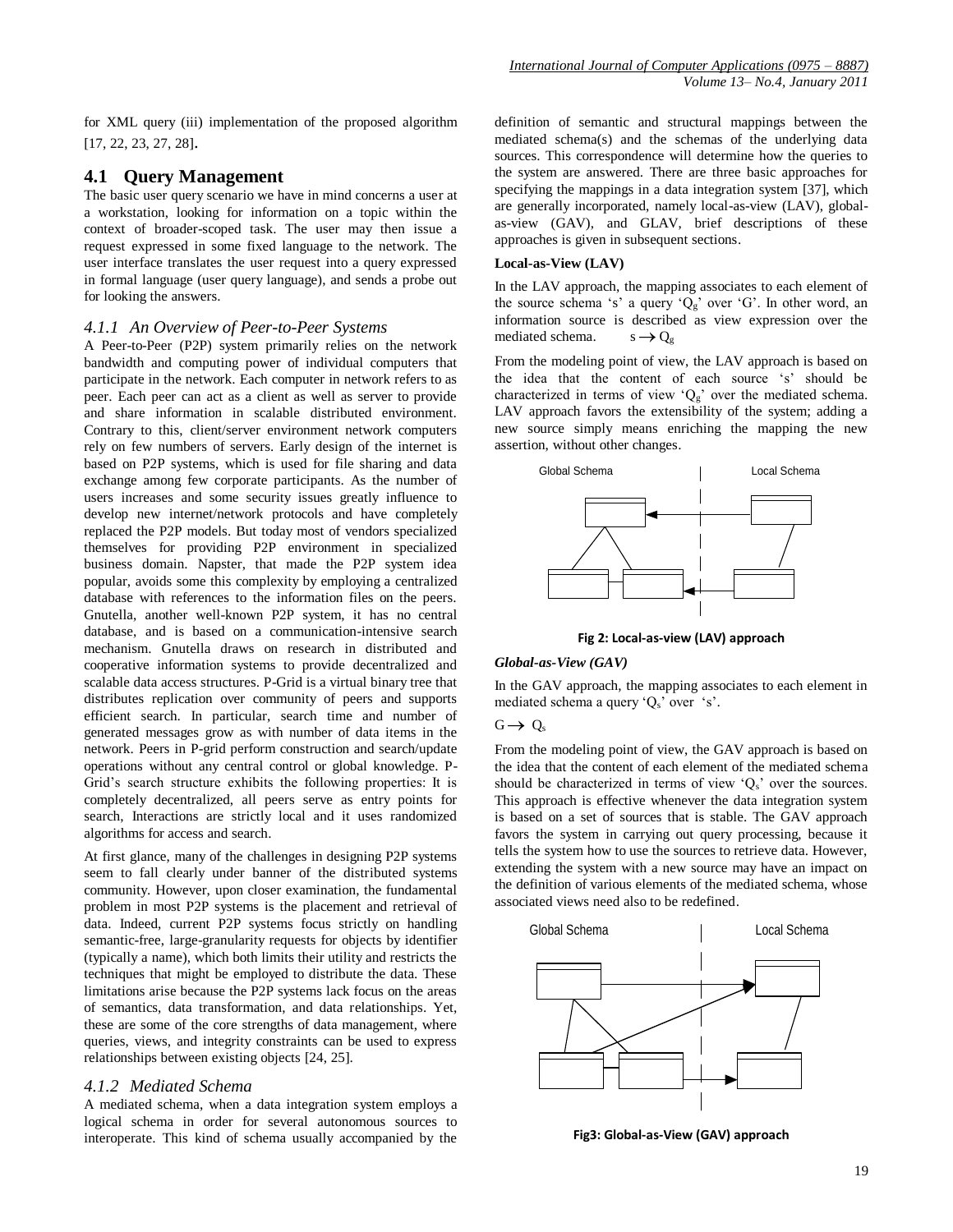#### *GLAV (Combining LAV and GAV)*

A third kind of mapping, combining the advantages of both LAV and GAV, is called GLAV, In GLAV the mapping between G and S is constituted by a set of assertion of the form.

$$
Q_s \to Q_g
$$

Where  $Q_s$  and  $Q_g$ , are the two queries, which have equal semantic meanings, respectively over the source schema 's', and over the mediated schema G. In the proposed integration framework, the characteristics of GLAV are explored for efficient query processing.

# **4.2 Integration Framework And Formulation of Mediated Schema(s)**

In integration framework, there is central mediated XML schema(s). The sources are mapped transitively with a mediated schema(s). However, this framework is based on hybrid P2P data management model and thus has an attribute of scalability and dynamism. To deal with the scalability factor this data integration framework is also capable of performing path-to-path mappings. The formulation of mediated schema(s) and mapping rules established for this purpose are explained in subsequent sections [4, 18].

#### *XML Sources*

To illustrate the formal data integration framework, an example is considered representing the XML-based data sources. Formal definitions and details are deferred.



#### **Fig4: Example XML Data Sources**

It is common in data integration, a single source or peer may not be providing complete data on a subject. The sources given in figure 4. are different not only in terms of structure, but also in terms of contents they contain. As in source *N1* author is defined under a structure *Book*, whereas in source *N3* 'author' is defined under a structure *Publisher.* Similarly semantics differences can be depicted in *N1* and *N2*, in tree 'Author' contains name of the author as 'Fname' and 'Lname'. On contrary to this, in N1, author name is given by node "Name". Similar differences can

also be seen in *N1* and *N3* as book is identified by ISBN and Book ID respectively. A XML schema representation of the sources defined in figure 5. can be depicted in as.

```
<databaseSchema dbname= "N1"> <table name= "Book"> <column name= "ISBN" /> <column name= "title" /> <column name= "publisher" /> \lecolumn name= "price" \ge<primaryKey> <columnName>ISBN</columnName> </primaryKey> </table> <table name= "Author"> <column name= "ISBN" /> <column name= "name" /> <column name= "address" /> <column name= "price" </table> </databaseSchema> <databaseSchema dbname= "N2"> <table name= "Author"> <column name= "au_id" /> <column name= "Fname" /> <column name= "Lname" /> <column name= "address" /> <column name= "city" /> <primaryKey> <columnName>au_id</columnName> </primaryKey> </table> </databaseSchema> <databaseSchema dbname= "N3"> <table name= "Publisher"> <column name= "pid" /> <column name= "city" />
        <column name= "book_id" /> <column name= "year" /> <column name= "price" /> <primaryKey> <columnName>pid</columnName> </primaryKey> </table> </databaseSchema>
```
**Fig 5: XML Schema for the sources**

In proposed data integration framework, there is a unique interface for the users for querying the data and this interface is described as *Mediated Schema*. It is the unified view of the data, independent of the actual format and locations of the local data sources. In this framework, only XML based data sources are considered. To integrate a source in the system, only need to provide a set of mapping rules that describe the relationships between mediated schema(s) and local data sources' schemas. The specification of mappings is thus flexible and scalable. Two major issues are dealt for efficient query processing and data management: Structural heterogeneity and Semantic heterogeneity. *Structural heterogeneity* concerns the different representation of the data in XML document. Structural heterogeneities are addressed among XML data sources by associating paths in different schemas. Mappings are specified as path expressions that relate a specific element or attribute together with its path in the source schema to relate elements or attributes in the mediated schema(s). *Semantic heterogeneity* concerns the intended meaning of the described data. The mediated schema for the sources shown in figure 6. can be depicted as.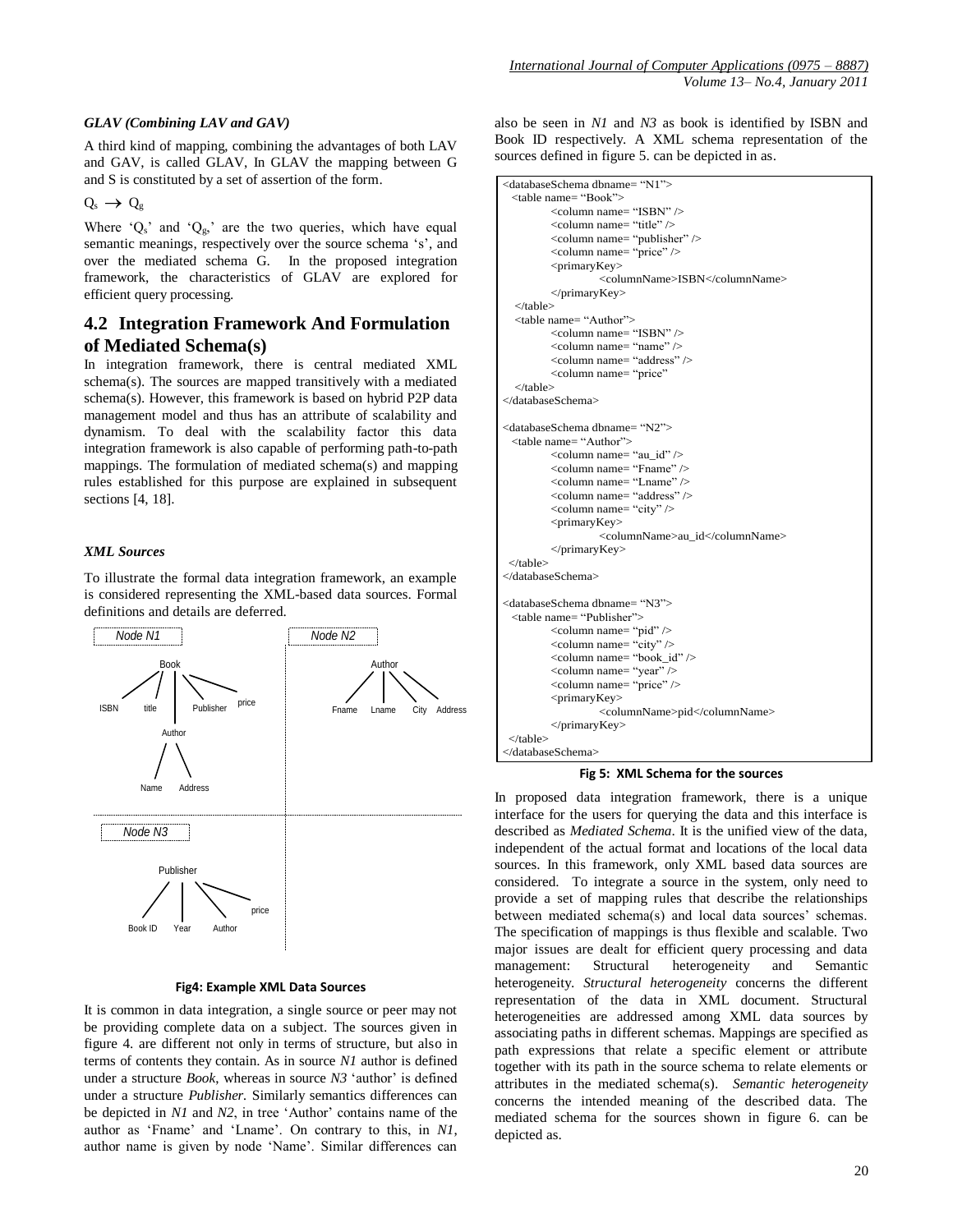```
<databaseSchema dbname= "GS" name="Global Schema"> <maps>
          <map dest= "GS:/GlobalSchema" /> <map dest= "GS:/GlobalSchema/Books" /> <map dest= "GS:/GlobalSchema/Books/@ISBN"/> <map dest= "GS:/GlobalSchema/Books/@ISBN" source= "N1:/Book/ @ISBN" / > <map dest= "GS:/GlobalSchema/Books/@ISBN" source= "N3:/Publisher/ book_id" / > <map dest= "GS:/GlobalSchema/Books/title" source= "N1:/Book/title" / > <map dest= "GS:/GlobalSchema/Books/title" source= "N3:/Publisher/bookname" / > <map dest= "GS:/GlobalSchema/Books/Authors/Person" source= "N1:/Book/Author" / >
         <map dest= "GS:/GlobalSchema/Books/Authors/Person" source=concatenate ( "N2:/Author/Fname, N2:/Author/Lname)" />
</maps> </databaseSchema >
```
#### **Fig6: Mediated Schema**

The source schemas show the structure of the local sources, where the actual data resides. Whereas, the mediated schema describes the unified and virtual representation of the underlying sources. This unified and virtual representation is formulated by asserting mapping rules on the elements and their relationships of local sources to the mediated or destination schema. When user poses a query, it is in fact, posed on the mediated schema. For processing of the query, it is decomposed into one or more queries on the bases of the mapping rules established to formulate the mediated schema. Since the system is based on Peer-to-Peer data model and as it is said earlier the formal P2P model is hybrid in nature, residing one super peer but not forgetting the fact that in P2P computing model, user can login from any node in overlay network. Therefore, it is imperative to say a query may be posed from any node in network over the mediated schema(s). So for this reason each peer has information of mediated schema(s). Considering the scalability and dynamism of P2P computing model, every element in schema S; where  $S = \{S_1, S_2, \ldots, S_i\}$ , is associated by mapping rules M to Q (Query ) over mediated schema.

# **4.3 Mapping Procedure between Mediated Schema and the Local Sources**

In this integration framework, a source is integrated, by providing a set of mapping rules that describe the relationships between the source schemas and the mediated schema(s). Association of paths in the mediated schema(s) with paths in source schemas allows both to associate concepts with XML nodes in the data sources, and to associate relationships among concepts with XPath location paths in the XML sources. Paths in a source are described in terms of XPath location paths. An XPath location path is composed of sequence of location steps. Location steps have three parts: (i) an axis specify the relationship (child, descendant, ancestor, attribute etc.) between the nodes selected by the location step and the context node. (ii) a node test specifies a node"s XML type (element, attribute, so on) and possibly its name. (iii) Optional predicates which use XPath expressions to further refine the set of selected nodes. It is assumed that the sources are heterogeneous and autonomous; they do not provide the persistent object identifiers that are valid

for all sources. The ID/IDREF XML attribute mechanisms are used for internal references, but cannot serve for a key mechanism to perform joins between objects that originate from different sources, i.e. sources might specify meaningful keys in terms of XML elements/ attributes, but it cannot be expected that different autonomous sources always use the same keys. For example a Book might be identified by its title in one source, and by its title and ISBN in another source. The mapping rules for the example mediated schema correspond to local sources spread over the different peers are illustrated hereunder:

1. N1/Book/ISBN  $\longrightarrow$  N3/Publisher/book id, P4/Store/Product\_id 2. N1/ Book/Author  $\longrightarrow N2/Author/Fname$ , N2/Author/Lname 3.  $N1/Book/title$   $N3/Publisher/bookname,$ P4/Store/Productname 4.  $N1/Book/Author/Address$   $N2/Author/Address$ , N2/Author/City

## **4.4 Query Processing**

The resolution of query in a data integration system can be divided in two stages; *query reformulation* and *query processing*. Query reformulation corresponds to answer the queries using virtual views, and focus on the selection of the sources that can provide the best valid response to a given query. However, merely knowing which sources to query is not enough. The obtained re-written query of the first stage is declarative query which refers to the sources modeled as views. In a local system such a high level query would be translated to a syntactic tree and then optimized for execution. On contrary to this, in a data integration system some of the algebraic operators can be performed locally at the sources, while others must be performed in the mediator. The query processing stage aims to generate the best execution plan for a given query and executing that plan with the help of the mediator and the wrappers/middleware of the sources. As the target systems are distributed, autonomous and heterogeneous (hybrid peer-to-peer data model), achieving a good performance can be a difficult task [8-16].

## *4.4.1 Query Optimization Framework*

The query processing approach uses the correlated schema, which is formulated by asserting the mapping rules. Sources are connected to the mediated schema(s) by semantic mappings. The query poses over the mediated schema(s), will be decompose into one or more sub-queries and these decomposed queries are the union of the query posed over the mediated schema(s). The decomposed queries fetch complete or partial results, and then these results are integrated to form a unified representation and presented to the user. The model of the query optimization/execution can be depicted in figure 7. User poses a single query over a mediated schema, the virtual representation of the schemas of local data sources. This query is processed by Query Execution module. At first, it decomposes query into subqueries by semantically relating the elements/ path expressions of the query with those found in local schemas by implying semantic mapping rules. After reformulation of the query into sub-queries, these queries are physically executed in Query Execution Engine. Each sub-query executed over the source, which is semantically related to the path expression in a given query. After execution the sub-queries, the partial results of the sub-queries are retrieved from their respective data sources.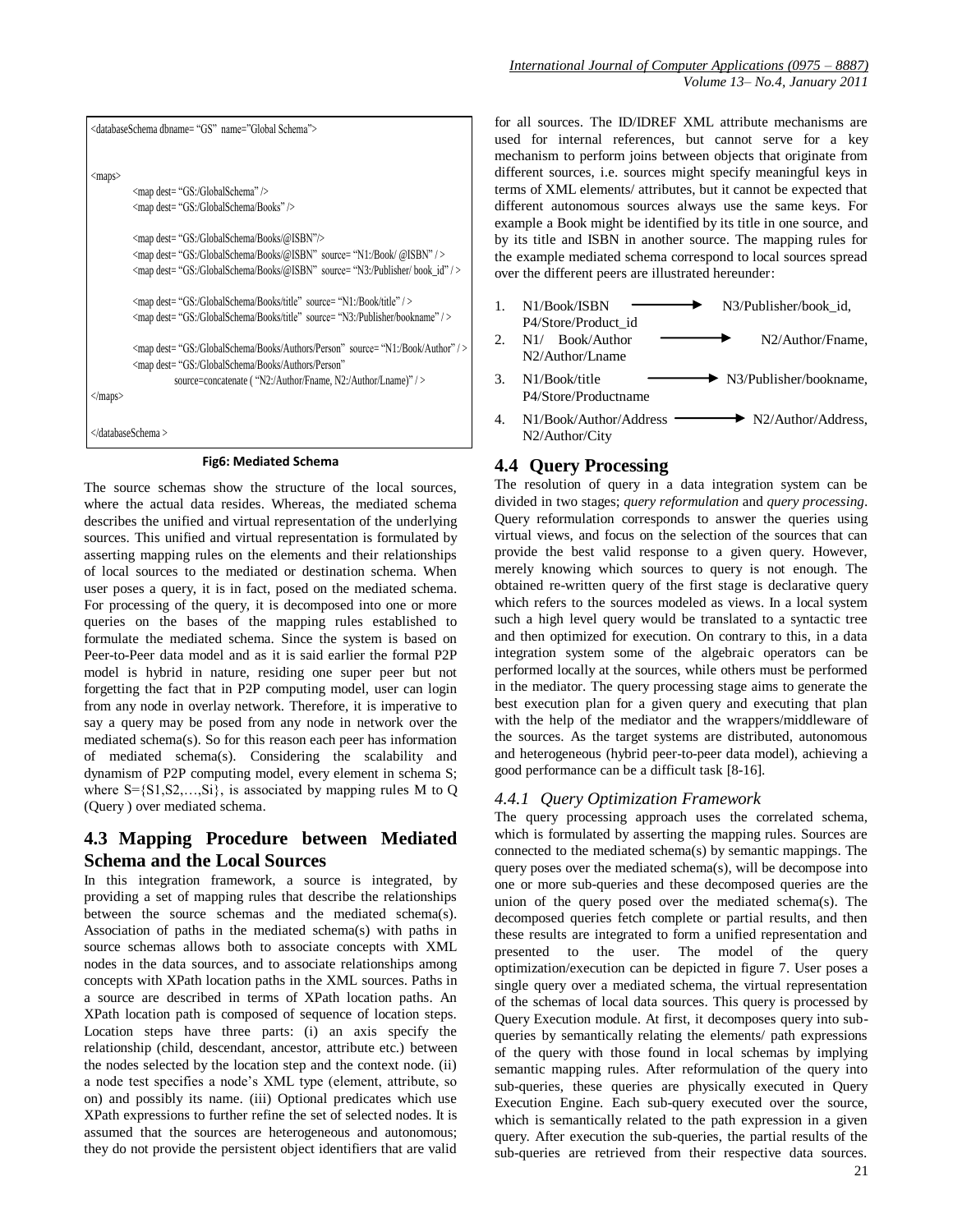Redundancies in partial results are removed and then these partials results are integrated and presented to the user. The technique for reformulation of the query into sub-queries is presented in the subsequent section.



**Fig7: Query Processing Framework**

#### *4.4.2 XMQR Algorithm*

Steps of the algorithm for query re-formulation are given in this section. The assumptions which are used in the algorithm; an XML query  $'Q'$  as input over mediated schema(s)  $'S'$  with a set of mapping rules "*MR*". Upon satisfying the mapping rules, one or more than one sub-queries  $^{\circ}O_{Ri}$  are formulated. The steps are given hereunder:

#### STEP 1: Determining the Path Expressions:

There may be one or more predicates in a query *Q*, which may lead to different paths or branching points in a tree pattern representing the XML source "*S*". The paths identified through predicates in *Q* are inserted in to set "P".

STEP 2: Nomination and Pruning of 'Schemas':

By using mapping information provided with mediated schema(s) of "*S*", determine the path expressions corresponding to every  $P_i$  in P. These path expressions are semantically connected to the source schemas *Si*. Identified paths  $P_i$  in  $Q$ , which connects expressions to the  $S_i$  of S, are termed as 'Candidate Paths' and schemas to which they are connected are termed as "Candidate Schemas".

b) Algorithm checks whether the candidate schema has atleast one candidate path for each path present in Q, further to this, it also ensures that each candidate path is used no more than once to reformulate the query Q in order to ovoid redundant paths. The source schemas that meet these conditions are the only ones that will be considered to obtain reformulated queries.

#### STEP 3: Composing Reformulated Queries:

In this step, one or more XPath queries over each candidate schema are initiated; following conditions must be conformed;

The number of reformulated queries depends on the possible path combinations. If each path  $P_i$  has a single correspondent path over the schema  $S_i$ , thus the output of the reformulation will be single query expressed over the candidate schema *Sj*. On the contrary, if there will be one  $P_i$  in P has more than one destination path over schema  $S_i$ , there will be more than one reformulated query over the schema *Sj*. The number of possible path combinations for  $S_i$ , is equal to the product of cardinality of each path  $P_{i,j}$ .

| Case 1: If $P_i$ belongs to 'P' | provided $P_{i,j} > 1$ over $S_j$ | then |
|---------------------------------|-----------------------------------|------|
|---------------------------------|-----------------------------------|------|

Return  $Q_{R i,j} > 1$ 

Case 2: If  $P_i$  belongs to 'P' provided  $P_{i,j} = 1$  over  $S_i$  then

Return  $Q_{R,i,j} = 1$ 

After determining the cardinality of the mapping and before initiating the sub-queries, the join conditions between the paths are validated. Number of reformulated queries depends on satisfied join conditions among the paths of each combination.

After verifying the join conditions between the destination paths, the actual generation of one or more sub-queries is initiated. These queries are the product of the query "*Q*" over the destination schema "*Sj*".

#### **4.5 Implementation**

Query re-writing algorithm is implemented in limited scope to prove the concept, and at this stage only XPath expressions are evaluated for rewriting. Prototype is only capable of rewriting the simpler XPath expressions, and it proves the efficiency of the rewriting algorithm

Four nodes are considered, which are mapped into the mediated schema. a screen is shown, user can select the location of the mediated schema(s) by browsing, and then Adding to the application. As it can be seen that query has same result in both Without Rewriting and After Rewriting List box, this is due to the fact that the element Author is found in the schemas of all four nodes that are selected. Therefore query is r-written according to the path expressions mapped in all four nodes. Whereas in figure 8. the answer of the query Book/Title is shown, in After Rewriting list box only those nodes are selected for the query execution where the element Title is found. Algorithm only reformulates the sub-queries over the local schemas, where the path expression mapped correspond to the element Title.

Similarly as depicted in figure 9. And figure 10. answer of the query Book/Publisher is shown, in After Rewriting list box only those nodes are selected for the query execution where the element Publisher is found.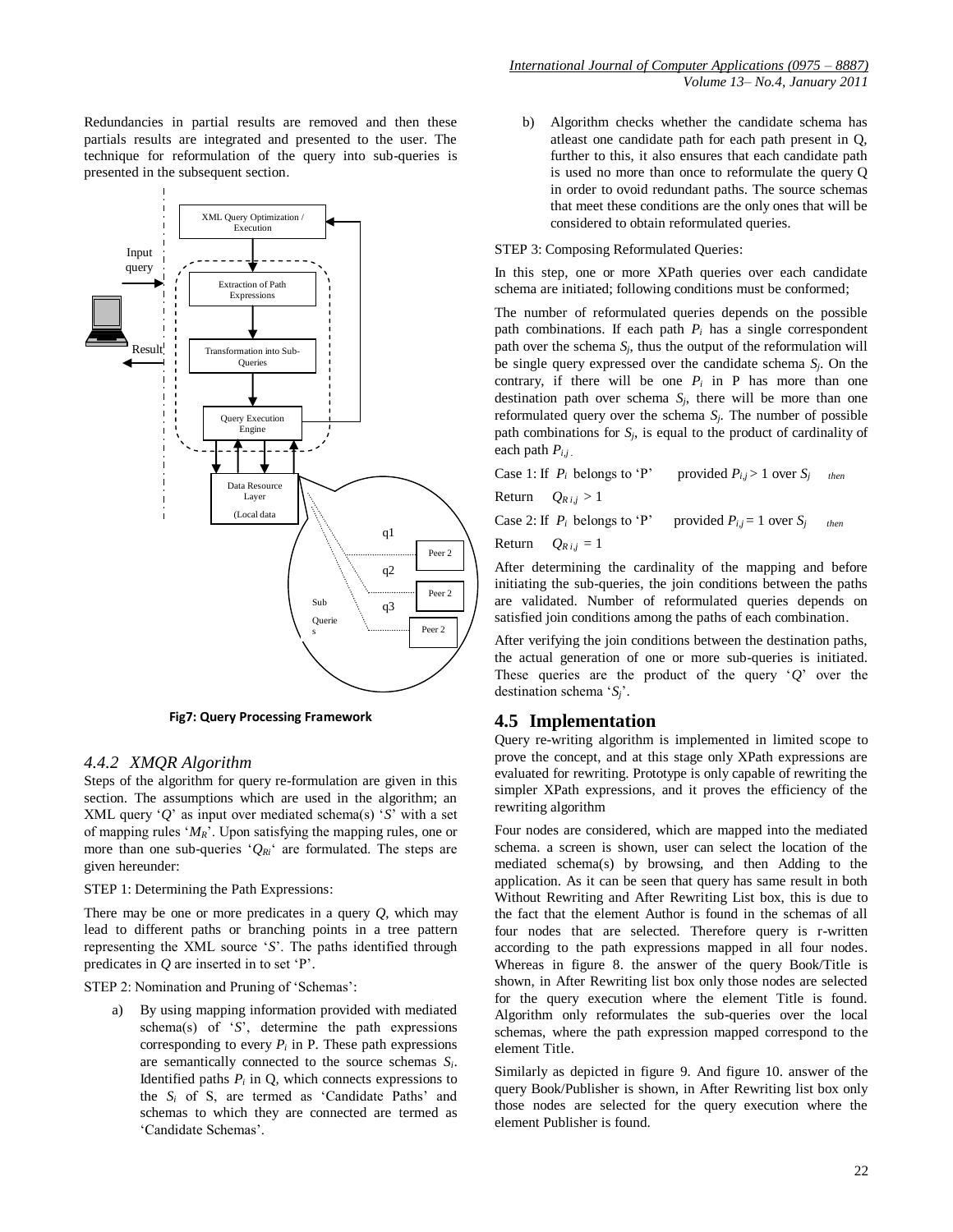| Without Rewriting                                                                                                                                                                                                                                                                                            | After Rewriting                                                                                                                                                                                                                                                                                                                     |
|--------------------------------------------------------------------------------------------------------------------------------------------------------------------------------------------------------------------------------------------------------------------------------------------------------------|-------------------------------------------------------------------------------------------------------------------------------------------------------------------------------------------------------------------------------------------------------------------------------------------------------------------------------------|
| Node1data.xml<br>Node2data.xml<br>Node3data.xml<br>Node4data.xml<br>Node5data xml<br>Node6data.xml<br>Node7data.xml                                                                                                                                                                                          | Node1data xml<br>Node2data.xml<br>Node3data.xml<br>Node4data.xml<br>Node5data xml<br>Node6data.xml                                                                                                                                                                                                                                  |
| Data                                                                                                                                                                                                                                                                                                         |                                                                                                                                                                                                                                                                                                                                     |
| Reading data from file:Node1data.xml<br>Total Records:3<br>A:Author 1<br>A:Author 2<br>A:Author 3<br>Reading data from file:Node2data.xml<br>Total Records: 2<br>Author:Author 2.1<br>Author:Author 2.2<br>Reading data from file:Node3data.xml<br>Total Records:2<br>Author:Author 3.1<br>Author:Author 3.2 | Total Records:2<br>Author:Author 2.1<br>Author: Author 2.2<br>Reading data from file:Node3data.xml<br>Total Records:2<br>Author: Author 3.1<br>Author:Author 3.2<br>Reading data from file:Node4data.xml<br>Total Records:3<br>Author: Author 1.1<br>Author:Author 1.2<br>Author:Author 1.3<br>Reading data from file:Node5data.xml |

**Fig8: Result of first query**

H

| Without Rewriting                                                                                                                           | After Rewriting                                                                                                                         |
|---------------------------------------------------------------------------------------------------------------------------------------------|-----------------------------------------------------------------------------------------------------------------------------------------|
| Node1data.xml<br>Node2data.xml<br>Node3data.xml<br>Node4data.xml<br>Node5data.xml<br>Node6data.xml<br>Node7data.xml                         | Node1 data.xml<br>Node2data.xml<br>Node6data.xml                                                                                        |
| Data                                                                                                                                        |                                                                                                                                         |
| Reading data from file:Node1data.xml<br>Total Records: 3<br>T:Title 1<br>$T$ : Title 2<br>T:Title 3<br>Reading data from file:Node2data.xml | Reading data from file:Node1data.xml<br>Total Records: 3<br>T:Title 1<br>T:Title 2<br>T:Title 3<br>Reading data from file:Node2data.xml |
| Total Records:2<br>Title: Title 2.1<br>Title: Title 2.2                                                                                     | Total Records: 2<br>Title: Title 2.1<br>Title: Title 2.2                                                                                |
| Reading data from file:Node3data.xml<br>" is an invalid expression.                                                                         | Reading data from file:Node6data.xml<br>Total Records:5<br>Title: Title 1                                                               |
| Reading data from file:Node4data.xml                                                                                                        | Title: Title 1<br>Title: Title 2                                                                                                        |

**Fig9: Result of second query**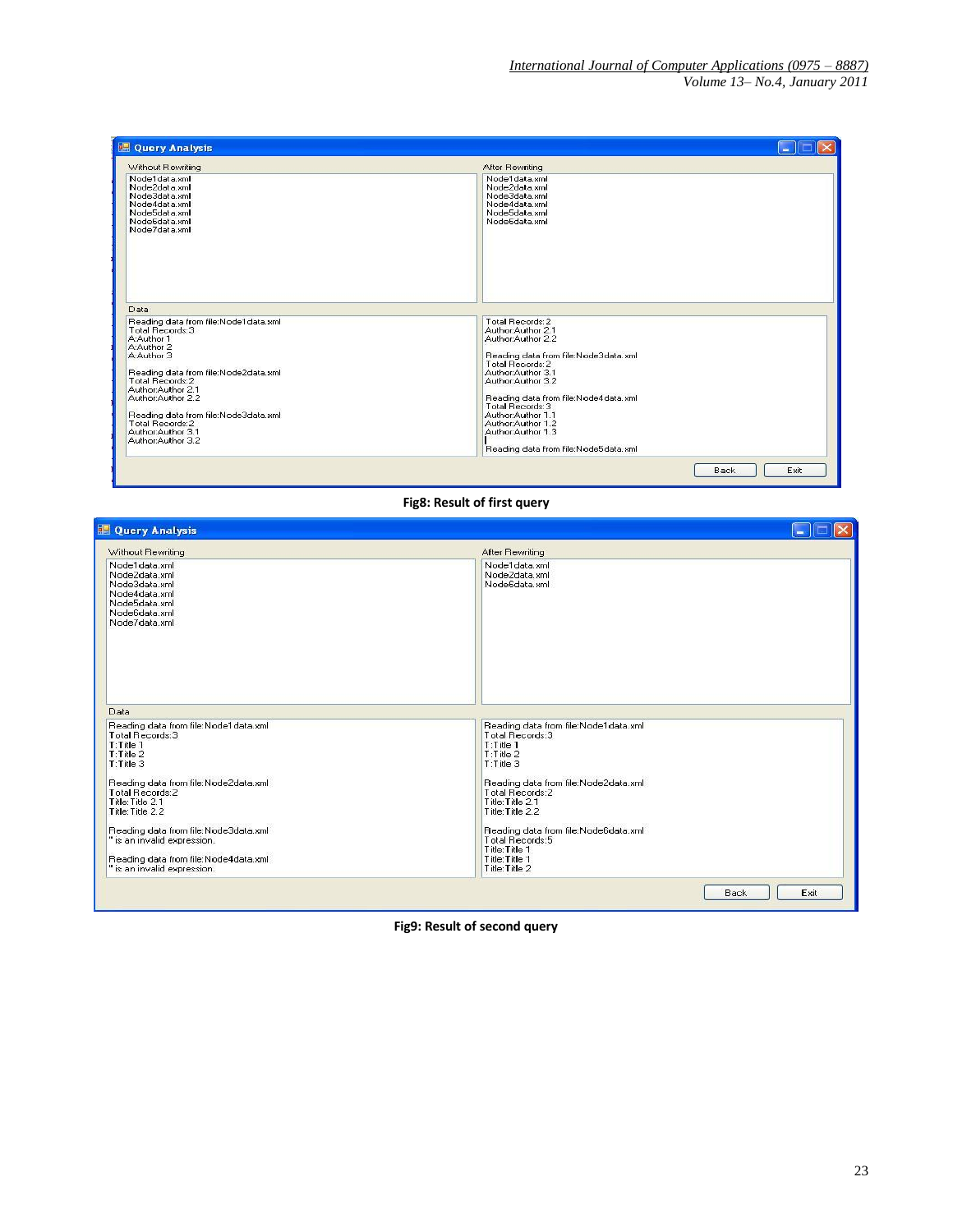

 **Fig10: Result of third query**

# **5. CONCLUSION**

The massive amount of data that today is available from distributed and heterogeneous data sources is making data integration as important as data mining and knowledge discovery for exploiting the value of such large and distributed data repositories. Integration and correlation of large data sets demand signifi cant advances in query management. The XMQR algorithm presented in this paper is evaluates only those schemas which are selected as Candidate schemas. In case of large data sets the efficiency of the algorithm greatly improves as instead of flooding the queries over the complete datasets for evaluating initial query plan cost it directly execute the sub-queries after rewriting, only over those schemas that contain the candidate path expressions. Therefore, XMQR greatly reduces the requirement of network bandwidth and delays for answering the multiple queries in hybrid peer-to-peer environment. And also has the query execution engine processes the queries on the basis of transitive and path-to-path mappings, it would not produce redundancies in query plans and results are efficient, Scalable hybrid peer to peer models and architecture for distributed data integration. Schemas of new data sources can easily be incorporated into the mediated schema(s), by only providing a set of mapping rules and XMQR algorithm does not require query plans cost evaluation and sub-queries formulated can be directly executed on the local sources.

# **ACKNOWLEDGMENTS**

Our thanks to the IJCA who have given the opportunity for exploring our ideas and research in the researcher platform.

## **REFERENCES**

- [1] Edited by Liam Quin, "The XML Data Model", www.w3.org/XML
- [2] Munindar P. Singh, Krithi Ramamritham, "XML Processing and Data integration with XQuery", IEEE Internet Computing published by IEEE, 2007.
- [3] Mary Fenandez, Ashok Malhotra, Jonathan Marsh, Marton Nagy, Norman Walsh, "XQuery 1.0 and XPath 2.0 Data

 Model (XDM)", W3C Recommendation 23rd January 2007, www.w3.org/TR/xpath-datamodel/

- [4] Kangchan Lee, Jaehong Min, Kishik Park and Kyuchi Lee, "A Design and Implementation of XML-Based Mediation Framework (XMF) for Integration of Internet Information Resources", Proceeding of the 35th Annual Hawaii International Conference on System Sciences (HICSS-35"02), 2002 IEEE.
- [5] Allen Moulton, Staurt E. Madnick and Michel D. Siegel, "Semantic Interoperability in the Fixed Income Securities Industry: A Knowledge Representation Architecture for Dynamic Integration of Web-based Information", Proceeding of the 36th Hawaii International Conference on System Sciences (HICSS"03), 2002 IEEE.
- [6] Hasan Davulcu, Zoe Lacroix, Kaushal Parekh, I.V. Ramakarishnan and Nikeeta Julasana, "Exploiting Agent and Database Technologies for Biological Data Collection", Proceeding of the 15th International Workshop on Database and Expert Systems application (DEXA'04), 2004 IEEE.
- [7] Isabel F.Cruz, Afsheen Rajendran and Nancy Wiegand, "Handling Semantic Heterogeneities Using Declarative Agreements", Proceeding of Conference on GIS, 2004 ACM.
- [8] Caragea, D.; Jie Bao; Pathak, J.; Silvescu, A.; Andorf, C.; Dobbs, D.; Honavar, V., "Information Integration from Semantically Heterogeneous Biological Data Sources", Proceedings of Sixteenth International Workshop on Database and Expert Systems Applications, 22-26 Aug. 2005
- [9] Ning Zhang; Hong Chen; Yu Wang; Shi-Jun Cheng; Ming-Feng Xiong, "Odaies: Ontology-driven Adaptive Web Information Extraction System", IEEE/WIC International Conference on Intelligent Agent Technology,3-16 Oct. 2003.
- [10] Song Jun-feng; Zhang Wei-ming; Xiao Wei-dong; Li Guo-hui; Xu Zhen-ning, "Ontology-based Information Retrieval Model for the Semantic Web", Proceedings the 2005 IEEE International Conference on e-Technology, e-Commerce and e-Service, 29 March-1 April 2005.
- [11] Kuziemsky, C.E.; Lau, F.; Bilykh, I.; Jahnke, J.H.; McCallum, G.; Obry, C.; Onabajo, A.; Downing, G.M., "Ontology-based Information Integration in Health Care: A Focus on Palliative